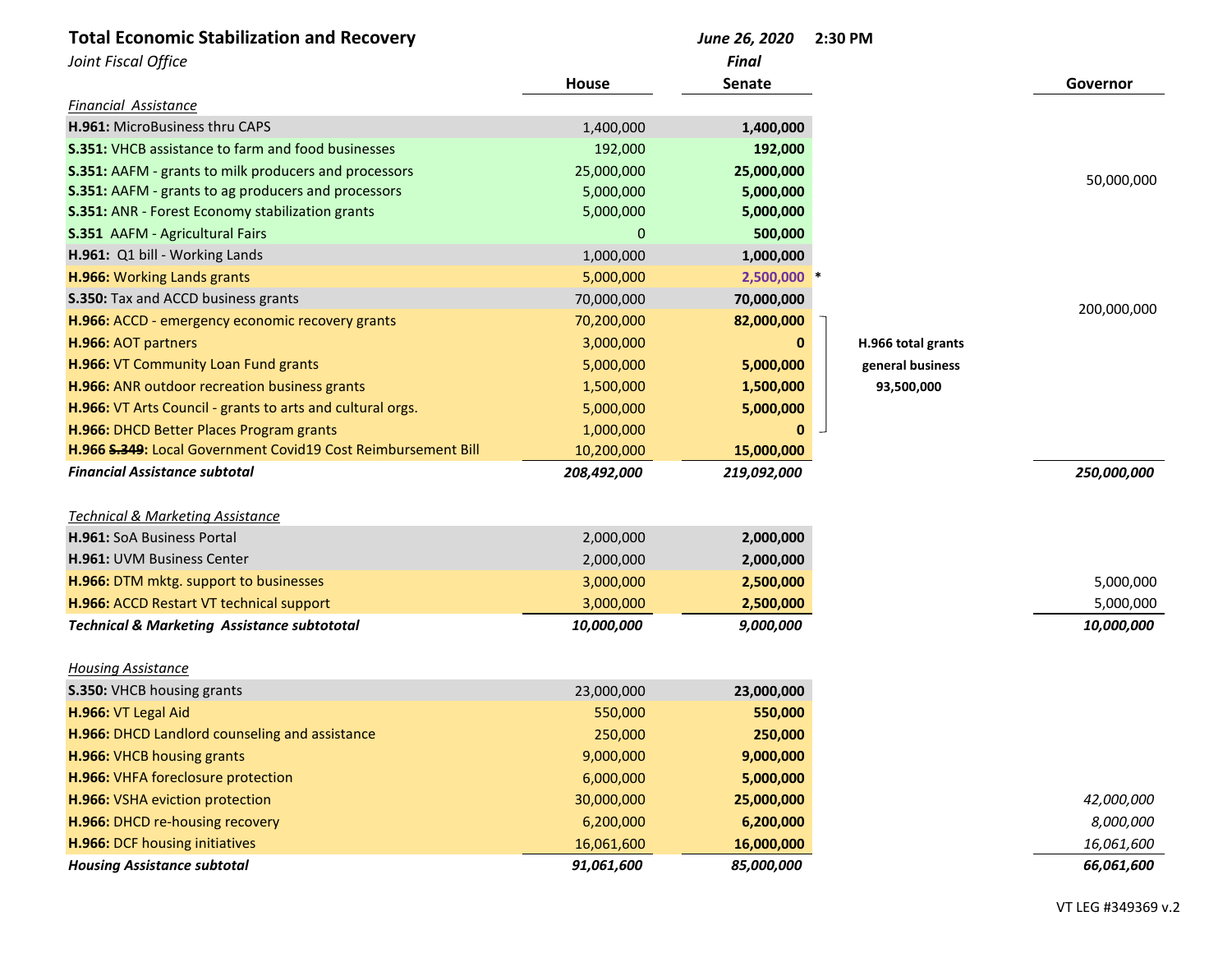|                                                                       | <b>House</b> | Senate       |                                          | Governor    |
|-----------------------------------------------------------------------|--------------|--------------|------------------------------------------|-------------|
| Technology - Connectivity Assistance                                  |              |              |                                          |             |
| H.966: PSD get Vermonters connected now                               | 11,000,000   |              |                                          |             |
| H.966: PSD Other initiatives                                          | 4,566,500    |              | 20,000,000 all connectivity related      |             |
| H.966: PSD ratepayer arrearages                                       | 20,000,000   | 8,000,000 *  |                                          |             |
| H.966: ADS cybersecurity                                              | 3,350,000    | 3,000,000    |                                          |             |
| H.966: ADS UI claims modernization                                    | 4,000,000    | 0            |                                          |             |
| H.966: E-911 Fund                                                     | 152,000      | 200,000 *    |                                          |             |
| <b>Technology - Connectivity subtotal</b>                             | 43,068,500   | 31,200,000   |                                          |             |
| <b>Health Care</b>                                                    |              |              |                                          |             |
| H.965 H.966/S.346 Hazard Pay                                          | 20,000,000   | 28,000,000 * |                                          |             |
| BAA2 & Q1 - Adult Days, EMS, BVI                                      | 5,550,000    | 5,550,000    |                                          |             |
| JFC May 11 HC stabilization expenditures                              | 58,035,119   | 58,035,119   |                                          | 58,035,119  |
| H.965: Health Care Stanilization Fund                                 | 250,570,000  | 275,000,000  |                                          | 316,964,881 |
| H.965: Community investments                                          | 9,000,000    |              | <b>0</b> allowed use in fund             |             |
| H.965: Health Disparities                                             | 1,000,000    |              | 500,000 and ELC grant w/report           |             |
| H.965: Adult Days                                                     | 850,000      |              | <b>0</b> eligible provider               |             |
| H.965: MH Suicide Prevention                                          | 800,000      |              | <b>0</b> SAMHSA w/report                 |             |
| H.965: MH - Warm Line                                                 | 200,000      | 200,000      |                                          |             |
| <b>Health Care subtotal</b>                                           | 346,005,119  |              | 367,285,119 plus H.966 \$800k Telehealth | 375,000,000 |
|                                                                       |              |              |                                          |             |
| <b>Addressing Food Insecurity</b>                                     |              |              |                                          |             |
| H.965: Food Bank (inlcude diaper bank)                                | 4,650,000    | 4,700,000    |                                          |             |
| H.965: Meals on Wheels                                                | 2,000,000    |              | 0 other fed funds w/ report              |             |
| H.966: SEVCA Restaurants and Farmers Feeding the Hungry               | 5,000,000    | 5,000,000    |                                          |             |
| H.965: Summer Meals AOE<br>Sen allocates from <b>H.961 Q1</b> AOE     | 12,000,000   |              | 12,000,000 allocated from AOE funds      |             |
| <b>Addressing Food Insecurity Subtotal</b>                            | 23,650,000   | 21,700,000   |                                          |             |
| Childcare, Family Supports and Vulnerable Populations                 |              |              |                                          |             |
| H.965: Child Care restart & Summer camps and after school programs    | 9,000,000    |              |                                          |             |
| H.965: Parent Child Centers                                           | 3,900,000    | 12,000,000   |                                          |             |
| <b>H.965: CIS</b>                                                     | 100,000      |              |                                          |             |
| H.965: Vulnerable populations (Hse:\$300 RU, \$50k GMSA, 350k recover | 700,000      | 2,000,000    |                                          |             |
| H.965: New Americans                                                  | 700,000      | 700,000      |                                          |             |
| Childcare, Family Supports and Vulnerable Populations subtotal        | 14,400,000   | 14,700,000   |                                          |             |